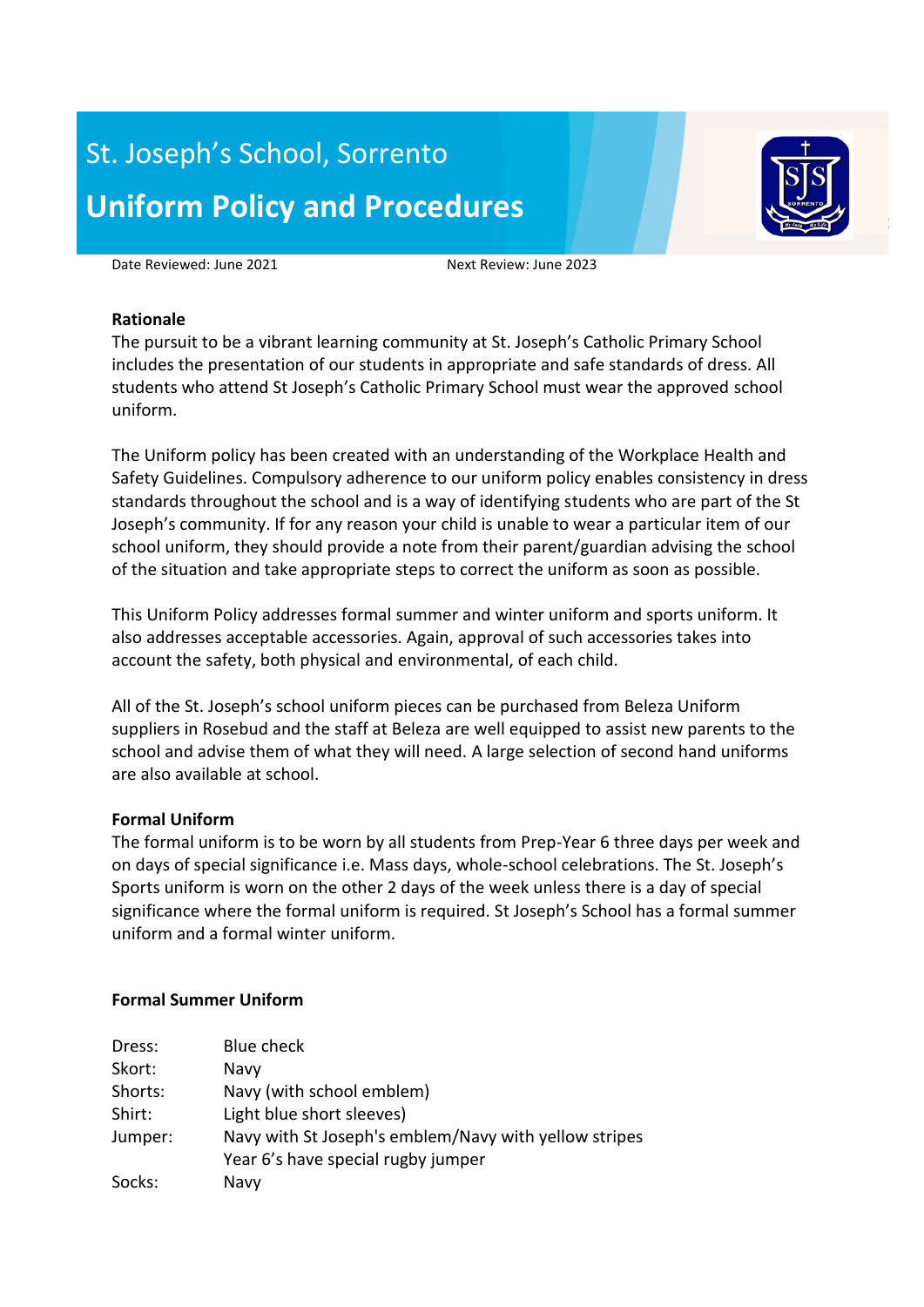| Shoes:  | Black (leather or synthetic, but not runners of leisure footwear) |
|---------|-------------------------------------------------------------------|
| Hat:    | Navy broad brimmed St Joseph's hat with emblem                    |
| Ribbon: | Navy or yellow                                                    |

#### **Formal Winter Uniform**

| Tunic:             | Blue/yellow check, removable tunic from skirt                       |
|--------------------|---------------------------------------------------------------------|
| Trousers:          | Navy                                                                |
| Jumper:            | Navy woollen jumper with St Joseph's emblem/                        |
|                    | Year 6's have special Year 6 jumper                                 |
|                    | Blouse/Shirt: Blue (long sleeves)                                   |
| Tights/socks: Navy |                                                                     |
| Shoes:             | Black (leather or synthetic, but not runners of leisure footwear)   |
| Jacket/coat:       | Navy - may be worn over jumper (St. Joseph's rain jacket available) |
| Ribbon:            | Navy or yellow                                                      |
| Beanie             | Navy                                                                |

## **Sports Uniform (sport and PE days only -2 days per week)**

| Shorts:     | Navy stretch knit                                   |
|-------------|-----------------------------------------------------|
| Or          | Navy tracksuit pants                                |
| Polo Shirt: | Blue with St Joseph's emblem                        |
| Socks:      | white sports socks                                  |
| Shoes:      | Runners appropriate for outdoor physical activities |
| Rugby top:  | Navy with yellow stripes                            |
| Hat:        | Navy broad brimmed hat with emblem                  |
| Ribbon:     | Navy/yellow                                         |

# *From years 3-6, the St. Joseph's formal sports singlet and shorts can be purchased for Interschool events. These pieces are available from Beleza in Rosebud.*

# *St Joseph's School also supplies Year 5/6 students with appropriate football and team sports attire from our own supplies in the sports shed. These school uniform sets are taken home and washed after interschool events.*

It is recommended that students purchase several pieces of the formal uniform and one sports uniform. Students must ensure that when wearing the formal uniform their shirt is tucked in. Students in Year 6 have the option of a Year 6 jumper. Students wishing to wear bike pant style underwear or 'skins' must ensure that they are not visible below the hem line of the dress or shorts. All articles of clothing, school and sports, must be clearly marked with student's name. Many articles of clothing are lost because children do not recognize their own belongings.

• Summer and winter uniform may be worn at any time however; students may not wear a combination of summer and winter uniforms.